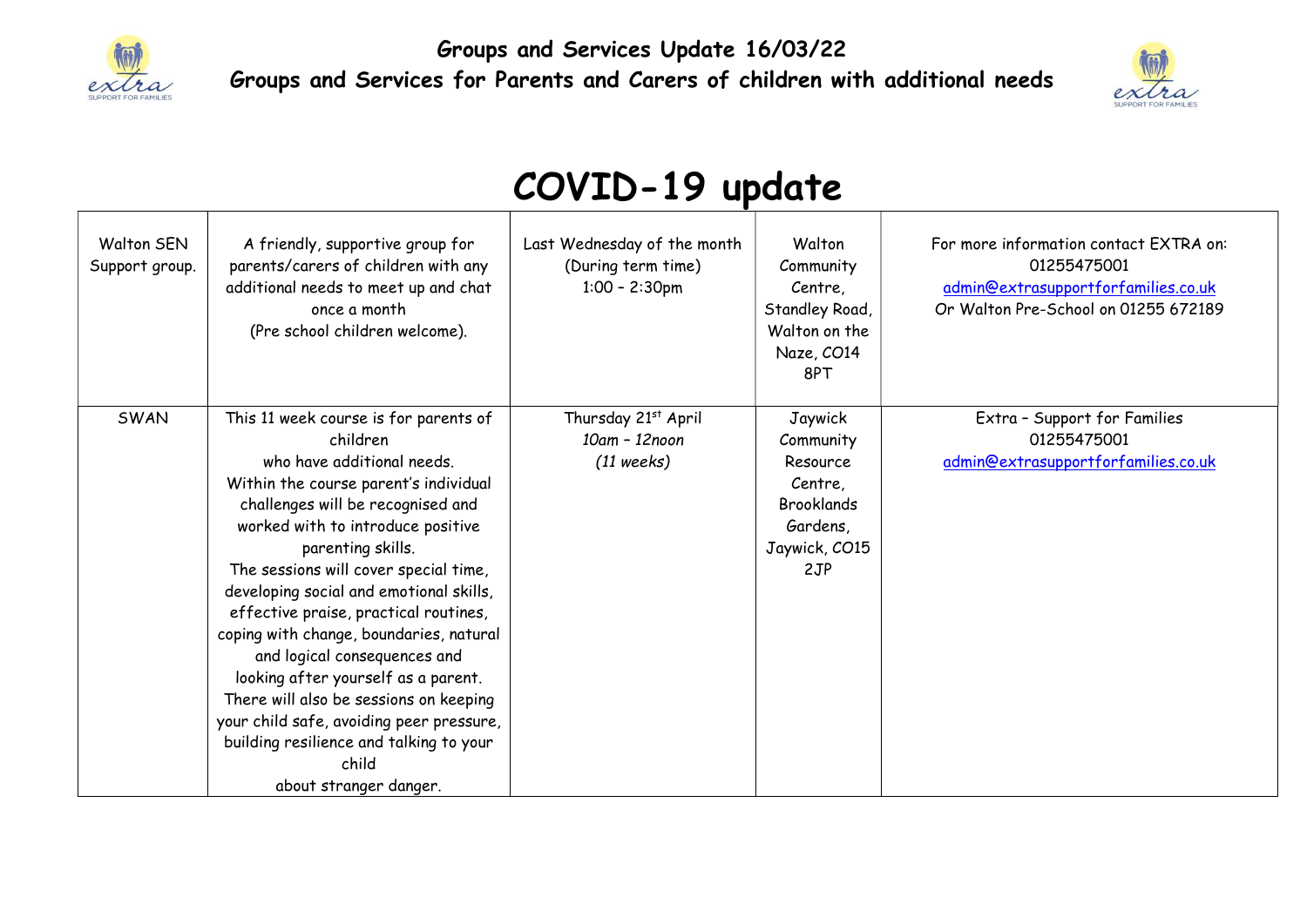| SWAN          | This 11 week course is for parents of<br>children | Provisional -                                         | Walton on the<br>Naze | Extra - Support for Families<br>01255475001 |
|---------------|---------------------------------------------------|-------------------------------------------------------|-----------------------|---------------------------------------------|
|               | who have additional needs.                        |                                                       |                       | admin@extrasupportforfamilies.co.uk         |
|               | Within the course parent's individual             | Please register your interest.                        |                       |                                             |
|               |                                                   |                                                       |                       |                                             |
|               | challenges will be recognised and                 |                                                       |                       |                                             |
|               | worked with to introduce positive                 |                                                       |                       |                                             |
|               | parenting skills.                                 |                                                       |                       |                                             |
|               | The sessions will cover special time,             |                                                       |                       |                                             |
|               | developing social and emotional skills,           |                                                       |                       |                                             |
|               | effective praise, practical routines,             |                                                       |                       |                                             |
|               | coping with change, boundaries, natural           |                                                       |                       |                                             |
|               | and logical consequences and                      |                                                       |                       |                                             |
|               | looking after yourself as a parent.               |                                                       |                       |                                             |
|               | There will also be sessions on keeping            |                                                       |                       |                                             |
|               | your child safe, avoiding peer pressure,          |                                                       |                       |                                             |
|               | building resilience and talking to your           |                                                       |                       |                                             |
|               | child                                             |                                                       |                       |                                             |
|               | about stranger danger.                            |                                                       |                       |                                             |
|               |                                                   |                                                       |                       |                                             |
|               | Details to follow.                                | 10th June - 8th July (Friday)                         | Online                | Sally Ridealgh                              |
|               |                                                   | $10 - 12$                                             |                       | sridealgh@wea.org.uk                        |
| Introduction  |                                                   | 5 sessions                                            |                       |                                             |
| to Attention  |                                                   |                                                       |                       |                                             |
| Deficit       |                                                   |                                                       |                       |                                             |
| hyperactivity |                                                   |                                                       |                       |                                             |
| disorder      |                                                   |                                                       |                       |                                             |
| (ADHD)        |                                                   |                                                       |                       |                                             |
|               |                                                   |                                                       |                       |                                             |
|               |                                                   |                                                       |                       |                                             |
| Introduction  | In this short course, we will focus on a          | 13 <sup>th</sup> June - 23 <sup>rd</sup> June (Monday | Online                | Contact: sridealgh@wea.org.uk               |
| to specific   | different specific learning difficulty            | and Thursday) 6 - 8pm                                 |                       |                                             |
| learning      | (SpLD) each week. In week 1, we                   |                                                       |                       |                                             |
| difficulties  | consider Attention Deficit                        | 4 sessions                                            |                       |                                             |
|               | Hyperactivity Disorder (ADHD)                     |                                                       |                       |                                             |
| C2228843      | focusing on signs and symptoms of the             |                                                       |                       |                                             |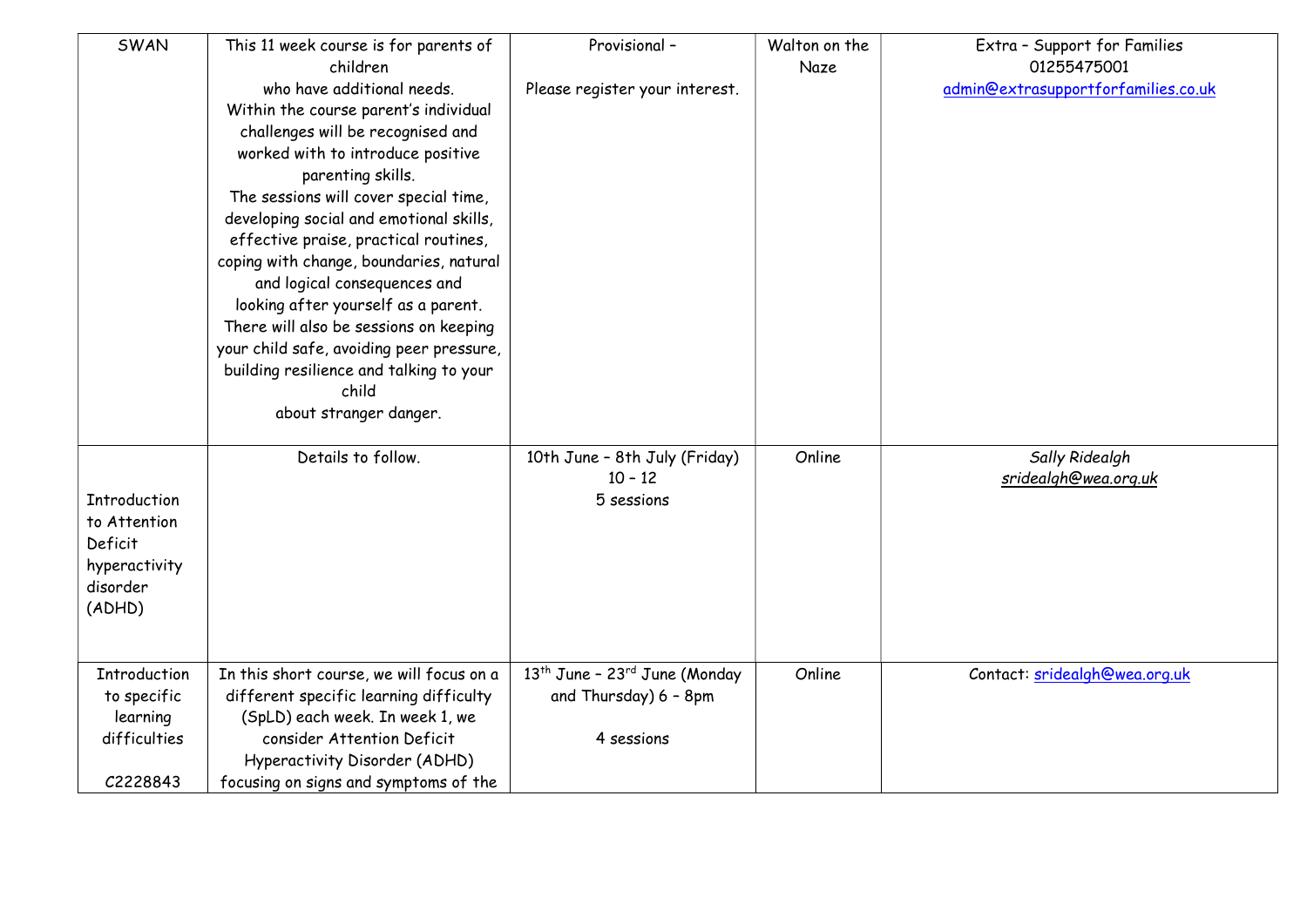|                                                                                   | condition, how learning may be<br>affected, and strategies/<br>interventions that may be beneficial<br>for the individual. The focus of the<br>next couple of weeks is on dyslexia and<br>dyspraxia. In the final session, we will<br>look at co-occurring conditions,<br>assessments and Education, Health and<br>Care plans (EHCPs)                                                                                                                                                                                                                                                                                                                                                                                                                                                                                  |                                                       |                      |                                                                                        |
|-----------------------------------------------------------------------------------|------------------------------------------------------------------------------------------------------------------------------------------------------------------------------------------------------------------------------------------------------------------------------------------------------------------------------------------------------------------------------------------------------------------------------------------------------------------------------------------------------------------------------------------------------------------------------------------------------------------------------------------------------------------------------------------------------------------------------------------------------------------------------------------------------------------------|-------------------------------------------------------|----------------------|----------------------------------------------------------------------------------------|
| <b>Introduction</b><br>to Speech<br>Language and<br>communication<br><b>Needs</b> | In this short, introductory course, we<br>will consider what is meant by speech,<br>language and communication and the<br>related functions of attention and<br>memory. A brief overview of typical<br>child language development will be<br>followed by a focus on children's<br>speech, language and communication<br>needs (SLCN) both in the home and<br>school setting. We will be discussing<br>how SLCN impact on learning and ways<br>that we can support children and young<br>people with these difficulties. Having<br>considered how children learn new<br>words, we will look at practical ways to<br>support vocabulary development.<br>Finally, we will discuss social<br>communication difficulties and how we<br>can help children to develop their<br>ability to interact effectively with<br>others | $22nd$ June - $13th$ July<br>$6 - 8$ pm<br>4 sessions | Online               | Contact: sridealgh@wea.org.uk                                                          |
| <b>Teen Talk</b><br>Harwich                                                       | Telephone support for 11-25 year olds<br>with emerging mental health worries                                                                                                                                                                                                                                                                                                                                                                                                                                                                                                                                                                                                                                                                                                                                           | On going                                              | Telephone<br>support | Parents or over 17s can refer<br>Office 01255 504800<br>Email, Teentalk1@hotmail.co.uk |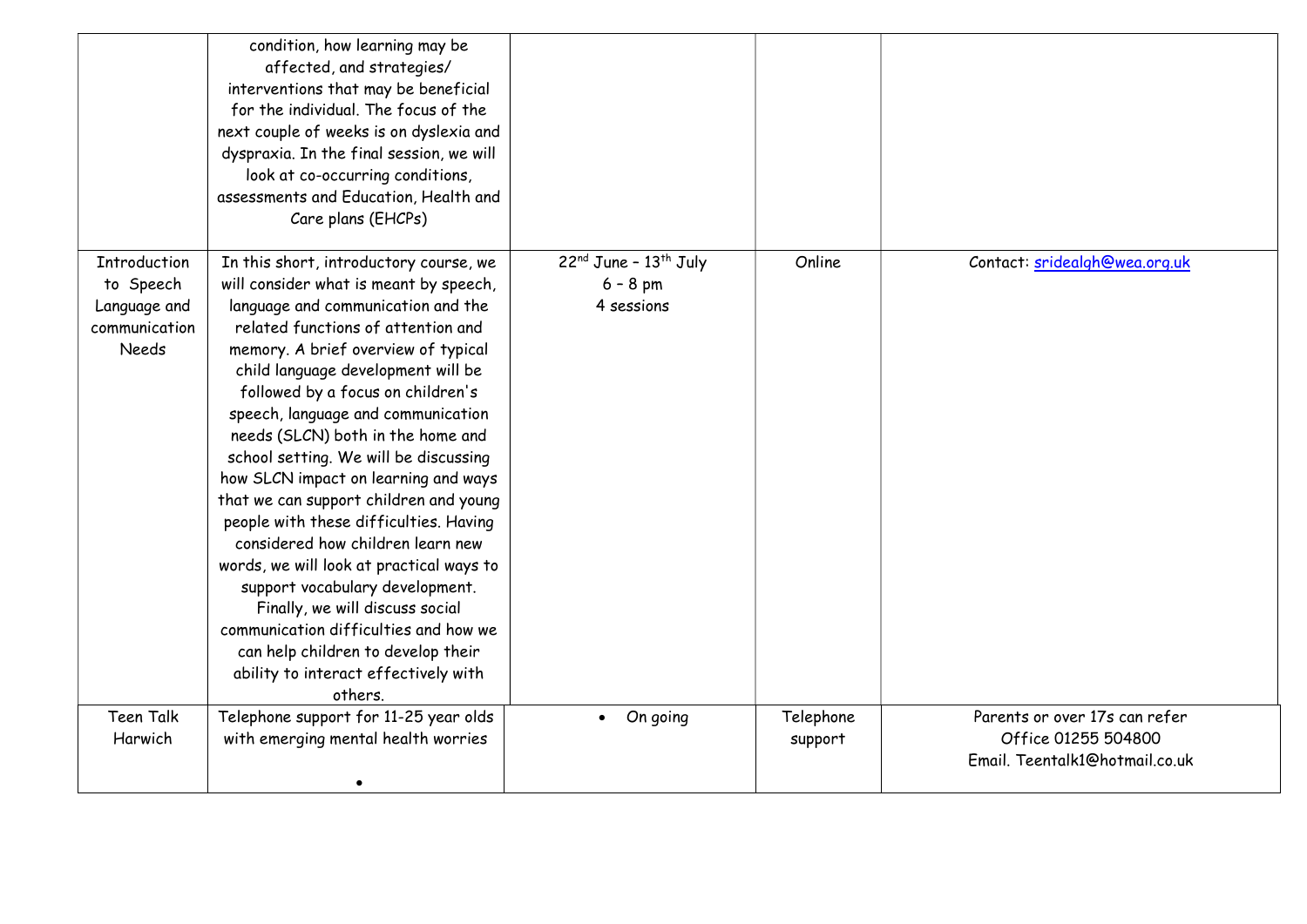| <b>TUITION</b>                           | Remote tuition for 8 children.<br>$\bullet$<br>Provision of Laptops to 6 children.<br>• 2 SEN children getting<br>support from outsourced<br>AFIUK Community<br>Ambassador.<br>ADHD Training for Community<br>Ambassadors. | Tuition-ongoing.<br>Laptops distribution<br>ongoing.<br>Training TBC. | Remote<br>Learning-<br>Jaywick | Crisolita Sousa. Crisolita.sousa@afiuk.org<br>Godwin Daudu-Operations Mgr.<br>Godwin.daudu@afiuk.org |
|------------------------------------------|----------------------------------------------------------------------------------------------------------------------------------------------------------------------------------------------------------------------------|-----------------------------------------------------------------------|--------------------------------|------------------------------------------------------------------------------------------------------|
| <b>TEENAGE</b><br>PACKAGES &<br>COACHING | Provision of Sanitary items or<br>packages and offer of coaching.                                                                                                                                                          | <b>TBC</b>                                                            | Jaywick                        | Crisolita Sousa. Crisolita.sousa@afiuk.org<br>Godwin Daudu-Operations Mgr.<br>Godwin.daudu@afiuk.org |
| ADOPT A<br><b>NEIGHBOUR</b>              | Wellness Checks resulting in:<br>Provision of Hot Meals & Food<br>packages.<br><b>Shopping Runs</b><br><b>Prescription Collection</b><br><b>Vouchers For Parents</b>                                                       | Project ongoing.                                                      | Jaywick.                       | Crisolita Sousa. Crisolita.sousa@afiuk.org<br>Godwin Daudu-Operations Mgr.<br>Godwin.daudu@afiuk.org |
| SECONDHAND<br>COLLECTION                 | Collection of approved useable<br>Toys/Games/Books/Shoes/School<br>Uniforms washed and sanitised and<br>made safe for onward distribution to<br>families requiring them.                                                   | Project postponed due to the<br>Lockdown.                             | Jaywick.                       | Crisolita Sousa. Crisolita.sousa@afiuk.org<br>Godwin Daudu-Operations Mgr.<br>Godwin.daudu@afiuk.org |
|                                          | Are you autistic, unemployed and<br>over the age of 25? Autism Anglia<br>invites you to apply for a 7-week                                                                                                                 | For more information contact<br>your work coach.                      |                                | Contact your work coach at the Job Centre.                                                           |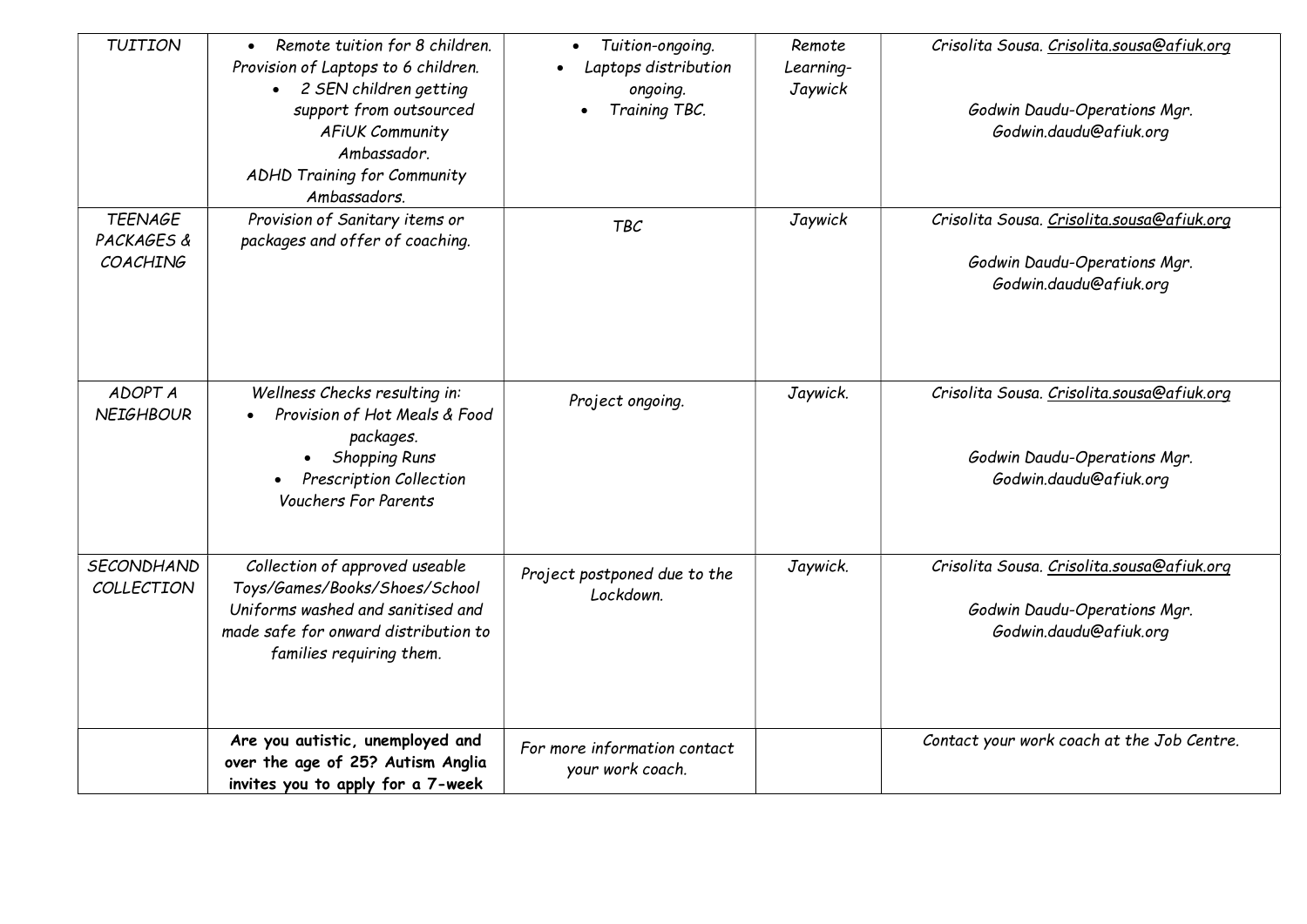| 'Ready for     | programme to help & guide you to                          |                              |                                            |
|----------------|-----------------------------------------------------------|------------------------------|--------------------------------------------|
| Employment     | prepare for work.                                         |                              |                                            |
| Buddy' project |                                                           |                              |                                            |
|                | 7-week programme to build                                 |                              |                                            |
|                | confidence, increases personal skills,                    |                              |                                            |
|                | CV writing, completing application                        |                              |                                            |
|                | forms and preparing for interviews.                       |                              |                                            |
|                | During the programme you will be                          |                              |                                            |
|                | matched to a 'buddy' who will support                     |                              |                                            |
|                | you throughout the duration of the                        |                              |                                            |
|                | course. There will be weekly sessions                     |                              |                                            |
|                | to attend. The programme will also                        |                              |                                            |
|                | cover how to prepare for the first                        |                              |                                            |
|                | day at work, apprenticeships or                           |                              |                                            |
|                | volunteering placement as well as                         |                              |                                            |
|                | money management.                                         |                              |                                            |
|                |                                                           |                              |                                            |
|                | The information for participants gives                    |                              |                                            |
|                | an age range of 25+, the programme                        |                              |                                            |
|                | can be accessed by younger autistic                       |                              |                                            |
|                | people, 18 - 24 years, if it is suitable                  |                              |                                            |
|                | for them. The participants do not                         |                              |                                            |
|                | need to have a diagnosis of autism.                       |                              |                                            |
|                |                                                           |                              |                                            |
|                |                                                           |                              |                                            |
|                | In conjunction with:                                      |                              |                                            |
|                | independence<br>Department<br>for Work &<br>CCDC<br>extra |                              |                                            |
|                | Are you over 25 and unemployed?                           | For more information contact | Contact your work coach at the Job Centre. |
|                | Do you have an interest in Support                        | your work coach.             |                                            |
|                | Work or Social Care, helping people                       |                              |                                            |
| 'Ready for     | and providing autistic people with                        |                              |                                            |
| Employment     | opportunities?                                            |                              |                                            |
| Buddy' project |                                                           |                              |                                            |
|                |                                                           |                              |                                            |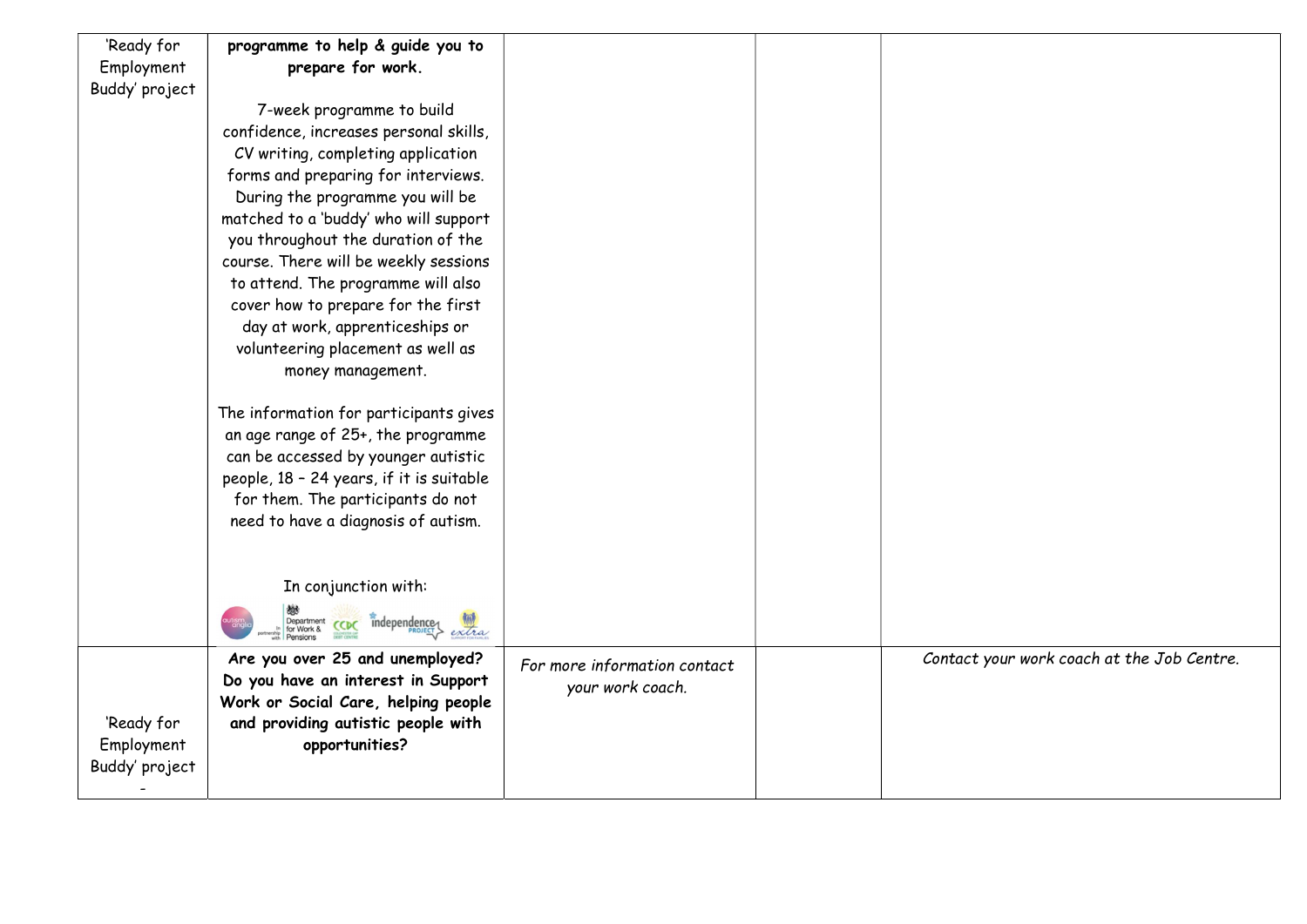| Volunteer      | 7-week mentoring volunteer                                               |                            |                |                                           |
|----------------|--------------------------------------------------------------------------|----------------------------|----------------|-------------------------------------------|
| Mentoring      | programme supporting autistic adults                                     |                            |                |                                           |
|                | through a series of workshops (one                                       |                            |                |                                           |
|                | per week), which will help them to                                       |                            |                |                                           |
|                | prepare for employment. The sessions                                     |                            |                |                                           |
|                | will teach them how to build                                             |                            |                |                                           |
|                | confidence, personal skills and                                          |                            |                |                                           |
|                | strengths, CV writing, complete                                          |                            |                |                                           |
|                | application forms and preparing for                                      |                            |                |                                           |
|                | interviews. The programme will also                                      |                            |                |                                           |
|                | cover how to prepare for the first                                       |                            |                |                                           |
|                | day at work, apprenticeships or                                          |                            |                |                                           |
|                | volunteering placement as well as                                        |                            |                |                                           |
|                | money management.                                                        |                            |                |                                           |
|                | As a volunteer you will receive Autism                                   |                            |                |                                           |
|                | Awareness Training and you will learn                                    |                            |                |                                           |
|                | the vital skills you need to become a                                    |                            |                |                                           |
|                | support worker.                                                          |                            |                |                                           |
|                |                                                                          |                            |                |                                           |
|                | In conjunction with:                                                     |                            |                |                                           |
|                |                                                                          |                            |                |                                           |
|                | $\frac{1}{\sqrt{c}}$<br>Department<br>for Work &<br>independence<br>CCDC |                            |                |                                           |
|                |                                                                          |                            |                |                                           |
| Bursting       | An informal support for families who                                     | Last Monday of the month   | Virtual        | Essex Child and Family Wellbeing Service  |
| <b>Bubbles</b> | have a child with Social, Emotional or                                   |                            | <b>Booking</b> | 0300 249 0015                             |
| SEND support   | <b>Communication Delay.</b>                                              | 1:30pm-2:30pm              | required       |                                           |
| group          |                                                                          |                            |                |                                           |
|                |                                                                          |                            |                |                                           |
|                |                                                                          | Open-ended bespoke support | Mostly         | headsup@enableeast.org.uk                 |
| HeadsUp        | Supporting people with common                                            |                            | remote.        | ٥r                                        |
|                | mental health conditions to develop                                      |                            | Where/ when    | 01255 688683 (Signpost, Jaywick/Tendring) |
|                | skills which will help them into work,                                   |                            | allowed there  | 01206 334013 (EPUT, Clacton/ Tendring)    |
|                | job searching, education or training                                     |                            | can be face to |                                           |
|                |                                                                          |                            | face sessions  |                                           |
|                |                                                                          |                            | in Jaywick,    |                                           |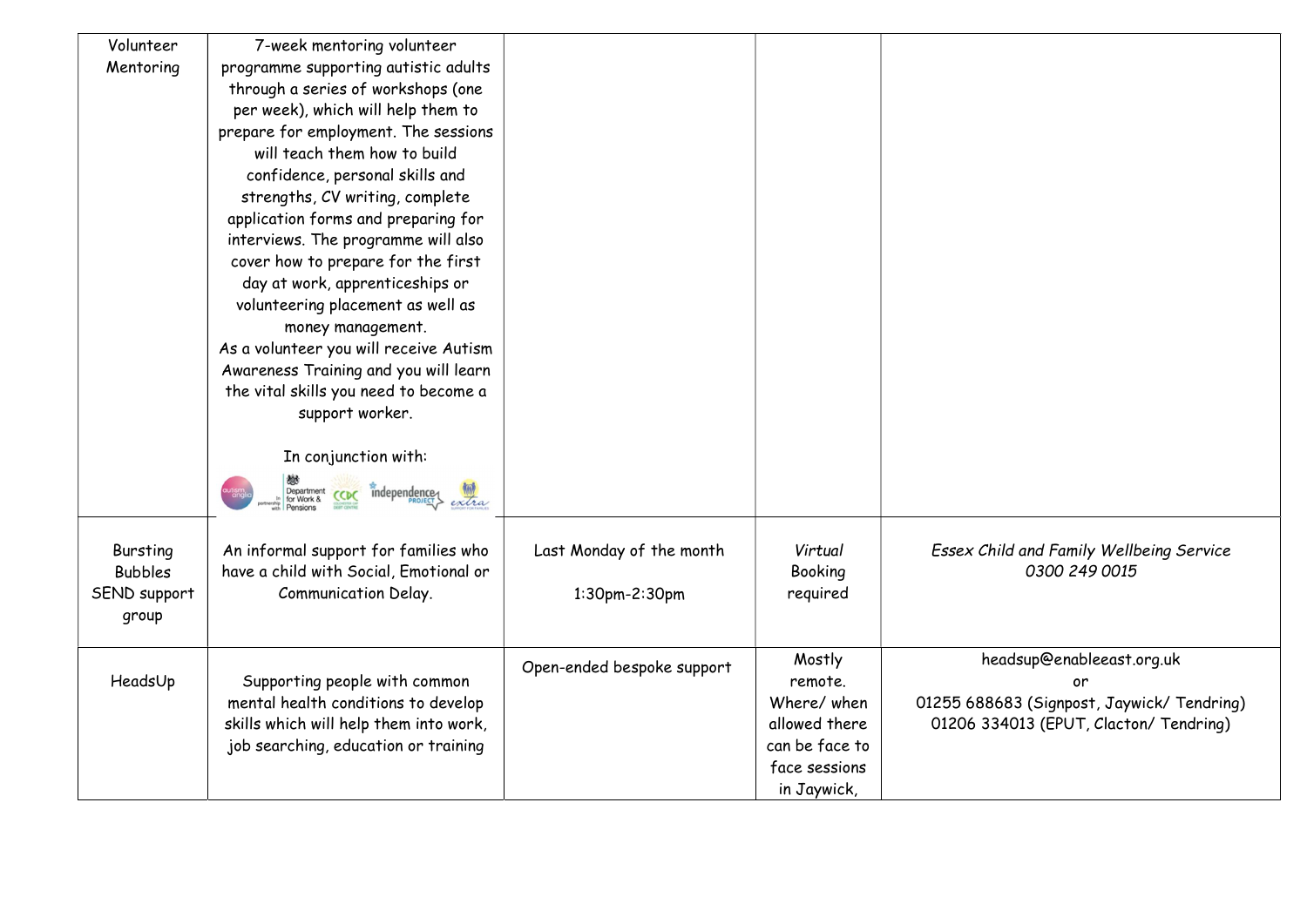| <b>TEEN FLASH</b><br>runs over 5<br>Saturday's; the<br>first date is an<br>introduction<br>workshop. This                                      | Clacton and<br>Dovercourt<br><b>OUTHOUSE</b><br>EAST<br>East Hill<br>Colchester | Debbi Barnes<br>01206 562626<br>Debbi.barnes@theministryofparenting.com |
|------------------------------------------------------------------------------------------------------------------------------------------------|---------------------------------------------------------------------------------|-------------------------------------------------------------------------|
| young person<br>to come to the<br>first session<br>before<br>deciding<br>whether they<br>want to<br>continue with<br>the other 4<br>workshops. |                                                                                 |                                                                         |
| 16.00<br>Introduction<br>session                                                                                                               |                                                                                 |                                                                         |
| Sat 17th April<br>2021<br>Workshop One<br>Sat 24th April<br>2021                                                                               |                                                                                 |                                                                         |
|                                                                                                                                                | allows the<br>Timings 11.00 -                                                   |                                                                         |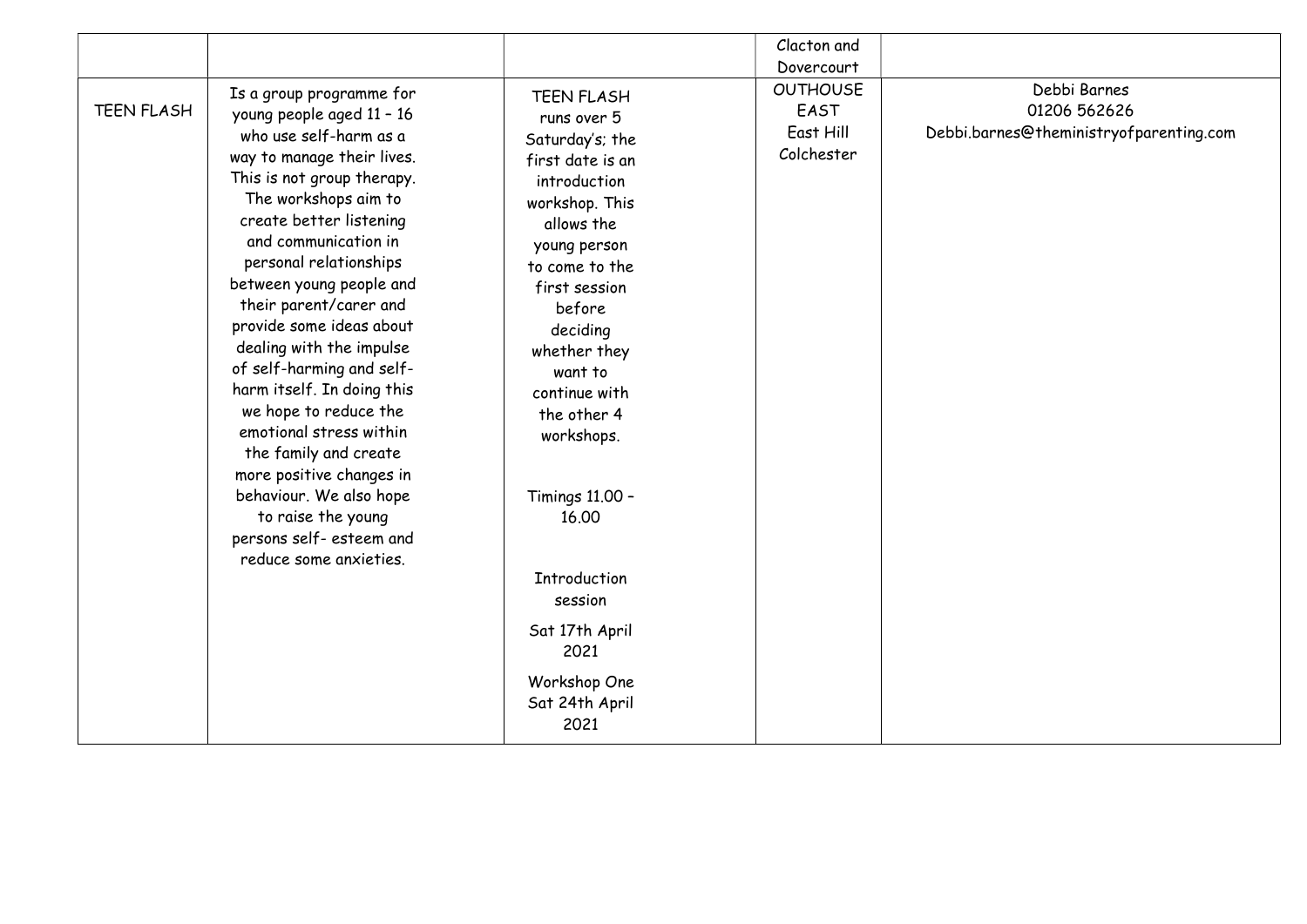|              |                                                                                                                                                                                                                                                                                                                                                                                                                                                                                                                                                                                                                                                                                                                                                                                                 | Workshop Two<br>Sat 08th May<br>2021<br>Workshop<br>Three Sat<br>22nd May 2021<br>Workshop Four<br>Sat 5th June<br>2021                                                                                                                                                                                                                                                                                                                                                                      |                                                                                                                                                         |                                                                             |
|--------------|-------------------------------------------------------------------------------------------------------------------------------------------------------------------------------------------------------------------------------------------------------------------------------------------------------------------------------------------------------------------------------------------------------------------------------------------------------------------------------------------------------------------------------------------------------------------------------------------------------------------------------------------------------------------------------------------------------------------------------------------------------------------------------------------------|----------------------------------------------------------------------------------------------------------------------------------------------------------------------------------------------------------------------------------------------------------------------------------------------------------------------------------------------------------------------------------------------------------------------------------------------------------------------------------------------|---------------------------------------------------------------------------------------------------------------------------------------------------------|-----------------------------------------------------------------------------|
| <b>FLASH</b> | The adult programme that sits<br>alongside TEEN FLASH.<br>FLASH stands for 'Families Learning<br>About Self-harm'. This programme<br>was designed to address young<br>person's mental health issues by<br>supporting young people and their<br>carers who self-harm, through<br>offering a formal parent-based<br>intervention in the format of a<br>parenting programme to the<br>parents/carers. This is to enable the<br>parent/carer to integrate the role of<br>a parent with how to manage and<br>support young people who exhibit self-<br>harming behaviours.<br>Parents, carers and close family<br>members with a young person aged 11-<br>16 years can be referred to the<br>workshops when the young person's<br>self-harming behaviours are impacting<br>on the family as a whole. | FLASH runs over four alternate<br>Saturday's, with TEEN FLASH<br>running alongside it.<br>Please note all four workshops<br>must be attended<br>Saturday 24th April 2021:<br>Exploring What is Self-harm,<br>Reasons, Risks<br>Saturday 08th May 2021:<br>Understanding How to Listen<br>and Raise Self-Esteem<br>Saturday 22nd May 2021:<br>Managing the Behaviour Within<br>the Family Environment<br>Saturday 05th June 2021: :<br>Coping Strategies for Parents<br>Timings 11.00 - 16.00 | Cardinal<br><b>Bourne Hall</b><br>(Next to St<br>James the less<br>Church Hall)<br>Priory Street<br>Colchester<br>CO12QB<br>Public car park<br>opposite | Jeannie gordon<br>01206 562626<br>administration@theministryofparenting.com |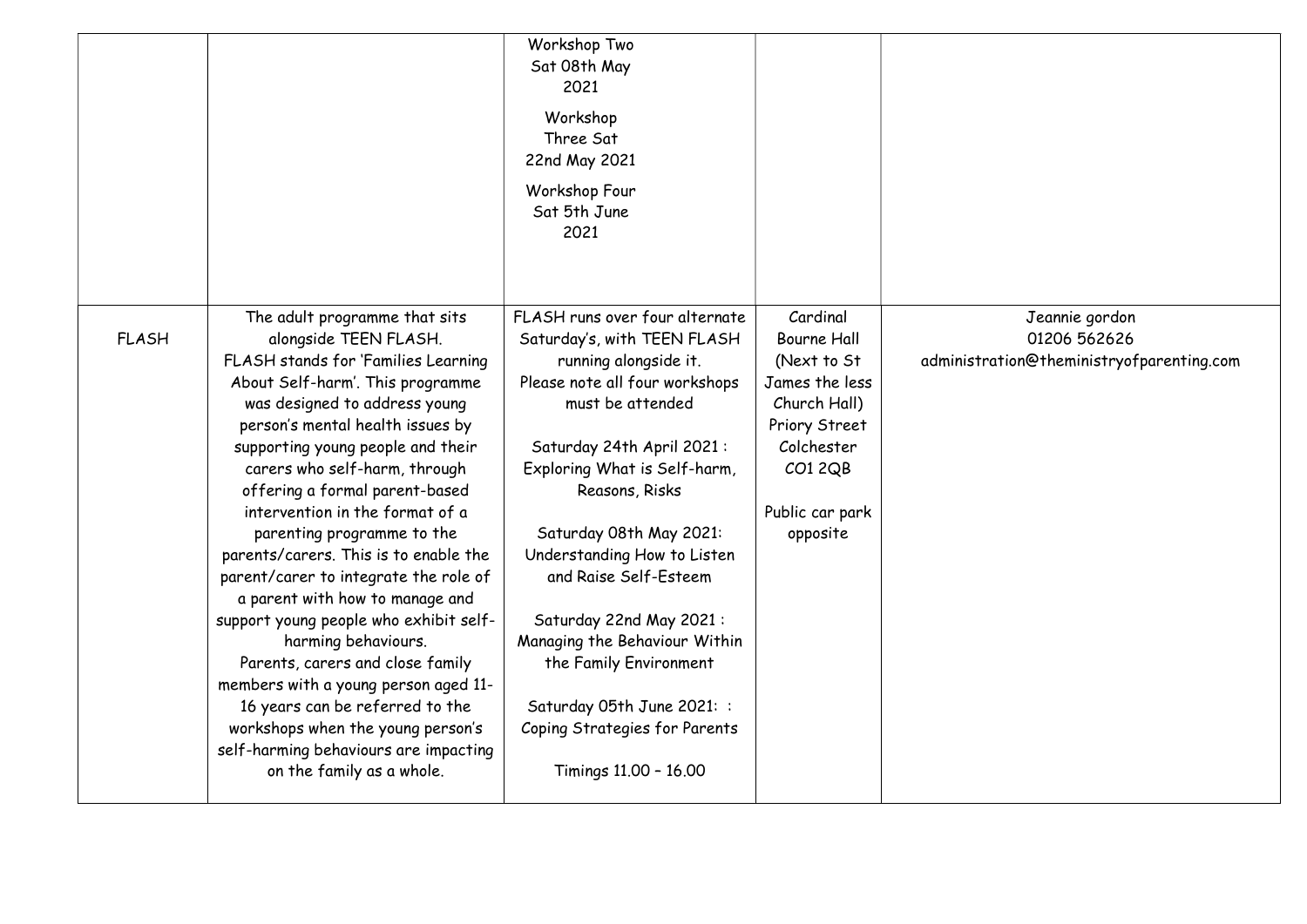|                                       | Approximately 13 adults are invited to<br>each series of workshops.                                                                                                                                                               |                                                                                                                                  |                                                                  |                                                                             |
|---------------------------------------|-----------------------------------------------------------------------------------------------------------------------------------------------------------------------------------------------------------------------------------|----------------------------------------------------------------------------------------------------------------------------------|------------------------------------------------------------------|-----------------------------------------------------------------------------|
| The Incredible<br>Years ADHD<br>Group | This group will follow additional<br>protocols for parents of children aged<br>4-10 years, with ADHD or ADHD<br>traits. The group programme is 13<br>weeks long and is held for two hours,<br>weekly (excluding school holidays). | The Incredible Years ADHD<br>Group will run on<br>Tuesday mornings for 13 weeks<br>(excluding school holidays)<br>@ 09.30 -11.30 | St Anne's<br>Community<br>Centre,<br>Harwich Road,<br>Colchester | Jeannie gordon<br>01206 562626<br>administration@theministryofparenting.com |
|                                       | We have two Incredible Years ADHD<br>groups planned for this year. Starting                                                                                                                                                       | The first group starts on                                                                                                        |                                                                  |                                                                             |
|                                       | May and November.                                                                                                                                                                                                                 | Tuesday 18th May 2021                                                                                                            |                                                                  |                                                                             |
|                                       | Please be aware, the group is popular<br>and is often oversubscribed<br>therefore, we operate a waiting list<br>(based on date referred into our                                                                                  | This group is now full.                                                                                                          |                                                                  |                                                                             |
|                                       | service). This year we have the added<br>limitation of social distancing which<br>has limited the number of places we                                                                                                             | The second group starts on                                                                                                       |                                                                  |                                                                             |
|                                       | can offer.                                                                                                                                                                                                                        | Tuesday 9th November 2021                                                                                                        |                                                                  |                                                                             |
|                                       | Who is it for?<br>This is a group course for parents and<br>carers of children aged 4-10 years old<br>who have ADHD or ADHD traits. Any<br>adult who has sole (or shared care                                                     | @ 9.30 - 11.30                                                                                                                   |                                                                  |                                                                             |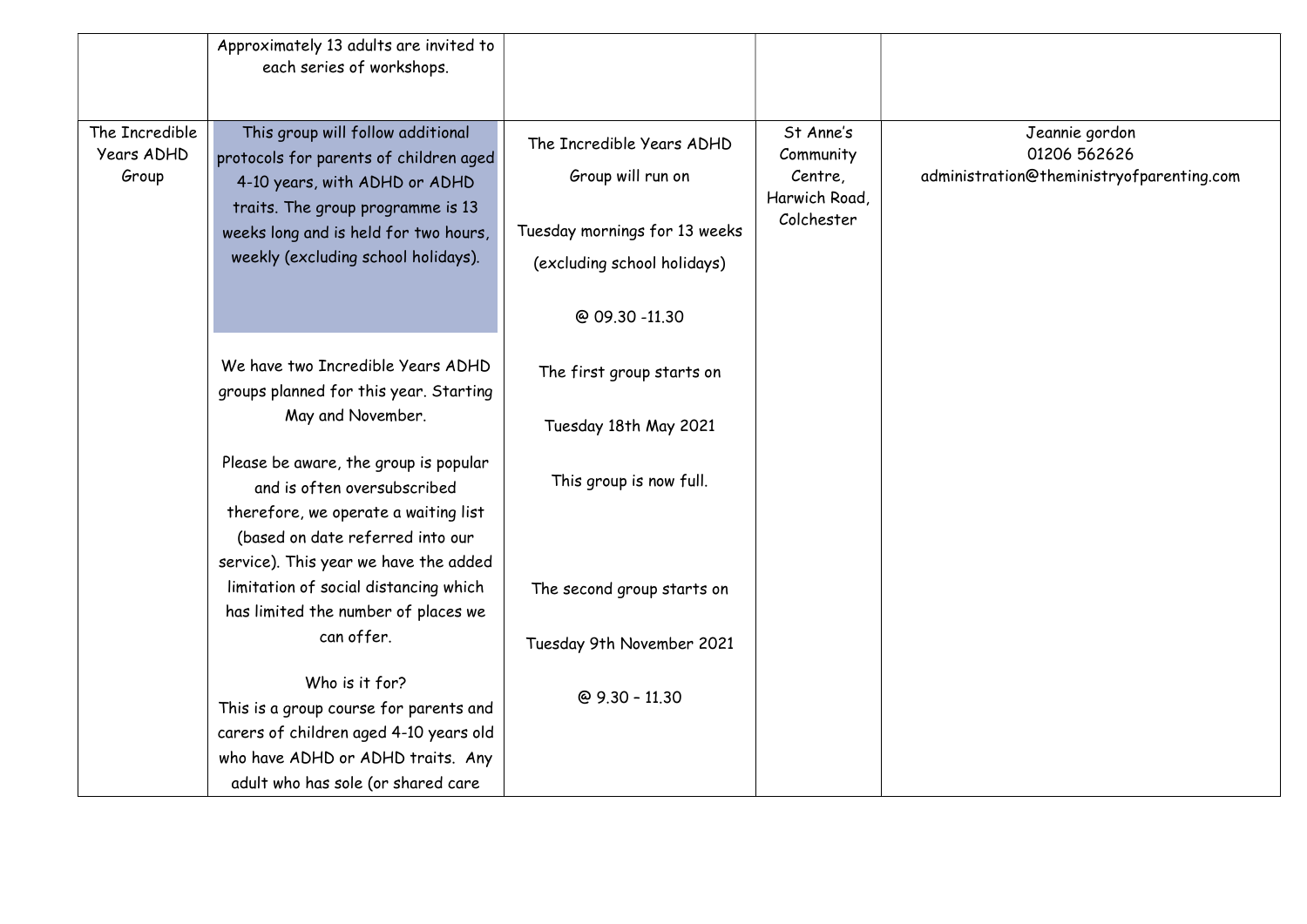|             | with a partner who is not the child's |                                |              |                               |
|-------------|---------------------------------------|--------------------------------|--------------|-------------------------------|
|             | biological parent) responsibility for |                                |              |                               |
|             | bringing up a child can attend the    |                                |              |                               |
|             | group.                                |                                |              |                               |
|             |                                       |                                |              |                               |
|             |                                       |                                |              |                               |
|             |                                       | 4 sessions                     |              | Lesley Bailey 07908616149     |
|             | To become a qualified Youth Mental    |                                | Online       | Lesley.bailey@interact.org.uk |
| Youth MHFA  | health First                          | 10:00 to15:00 session 1        | registration |                               |
| Funded      | Aider this costs £35 per person for   | 10:00 to 13:30 session 2,3, 4  | through Zoom |                               |
| through     | the materials                         |                                |              |                               |
| Essex       | (manual, workbook, certificate and    |                                |              |                               |
| learning    | action card                           | 16th 23rd 20th April & 7th May |              |                               |
| Partnership | Including postage).                   | 2021                           |              |                               |
| Fund (ACL)  | Aims:                                 |                                |              |                               |
|             | 1. Preserve life where a young person |                                |              |                               |
|             | may be                                |                                |              |                               |
|             | a danger to themselves or others      |                                |              |                               |
|             | 2. Provide help to prevent the mental |                                |              |                               |
|             | health                                |                                |              |                               |
|             | issue developing into a more serious  |                                |              |                               |
|             | state                                 |                                |              |                               |
|             | 3. Promote the recovery of good       |                                |              |                               |
|             | mental health                         |                                |              |                               |
|             | 4. Provide comfort to a young person  |                                |              |                               |
|             | experiencing a mental health issue    |                                |              |                               |
|             | 5. Raise awareness of mental health   |                                |              |                               |
|             | issues in                             |                                |              |                               |
|             | the community                         |                                |              |                               |
|             | 6. Reduce the stigma and              |                                |              |                               |
|             | discrimination.                       |                                |              |                               |
|             | 7. Support your own wellbeing         |                                |              |                               |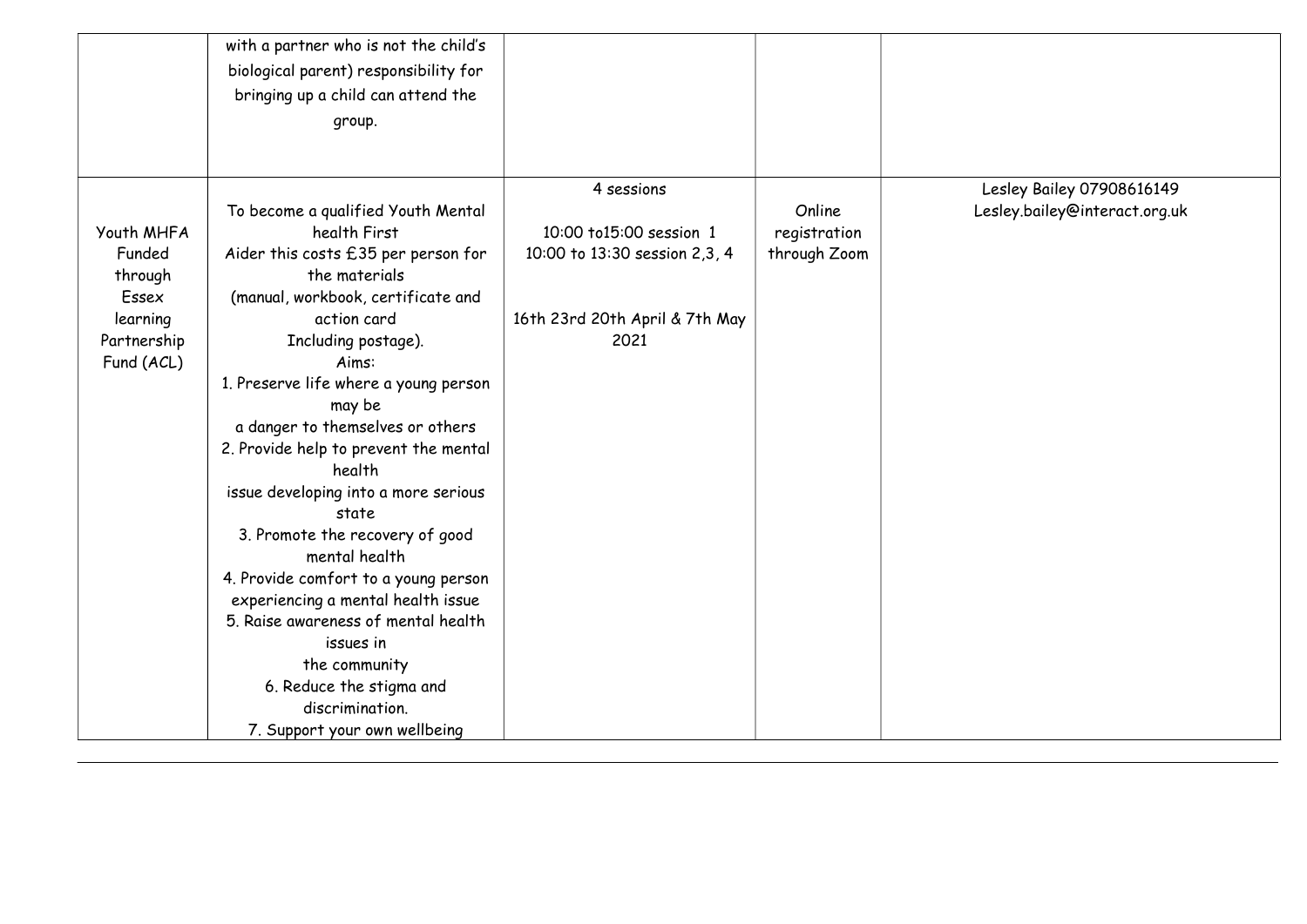## Pre COVID-19 update (EXTRA cannot confirm these are still running, please contact relevant organisation)

| <b>Bobbits Hole</b><br>Tuesday      | Supported, individual families can<br>attend Bobbits Hole Nature reserve<br>for a 1 hour session with a member of<br>staff/volunteer. These sessions are<br>for families who would normally have<br>home visiting or 1-1 support, are<br>anxious or who have more complex<br>needs and require an individual session                                                                                                                       | Tuesdays from 9 am- 5pm,<br>1 hour sessions must be pre-<br>booked by calling<br>01255556230           | <b>Bobbits Hole</b><br>Nature<br>Reserve,<br>Harwich                                       | Call Home-start Harwich office on<br>01255 556230<br>to book a session                               |
|-------------------------------------|--------------------------------------------------------------------------------------------------------------------------------------------------------------------------------------------------------------------------------------------------------------------------------------------------------------------------------------------------------------------------------------------------------------------------------------------|--------------------------------------------------------------------------------------------------------|--------------------------------------------------------------------------------------------|------------------------------------------------------------------------------------------------------|
| Continence<br>Support and<br>Advice | Promoting a Healthy Bowel and Bladder<br>with children with a learning disability,<br>autism and complex needs<br>Advice and support around toileting<br>Promotion of two publications:<br>Bowel and Bladder Assessment Pack<br>Bobby Can Use The Toilet<br>Consultations available with individual<br>families, funded by Childrens charity<br>Available for training, workshops or<br>regular support for children and their<br>families | Available for morning,<br>afternoon or evening sessions<br>Consultancy available at the<br>family home | Able to attend<br>where the<br>needs of<br>families<br>require<br>support and<br>advice    | Charmaine Champ<br>Continence Consultant and Trainer<br>charmaine_champ@hotamil.co.uk<br>07711337740 |
| Spectrum<br>Colchester              | Parental support group for families<br>with children who have social &<br>communication difficulties.                                                                                                                                                                                                                                                                                                                                      | First Wednesday of the month<br>10.30am-12.30pm                                                        | St Botolphs<br>Church<br>Church Walk<br>(off St<br><b>Botolphs</b><br>Street<br>Colchester | Contact Jane Pearson on<br>01206 210855<br>Or Claire Smith on<br>01376 510132                        |
|                                     |                                                                                                                                                                                                                                                                                                                                                                                                                                            | Telephone for appointments                                                                             |                                                                                            | Caroline Bowring                                                                                     |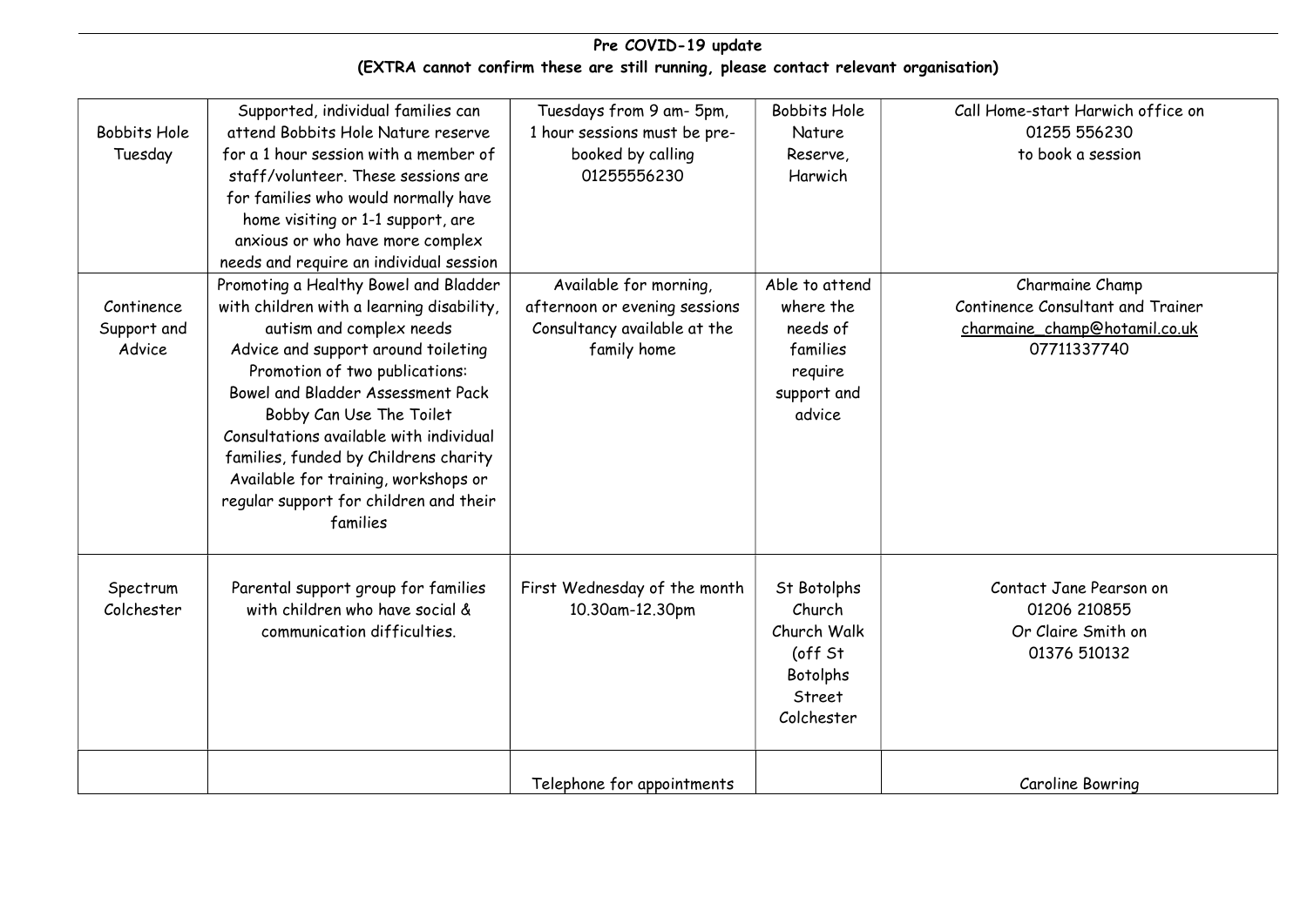| <b>Special Needs</b><br>Counselling | Opportunity to work in ways which<br>enhance your ability to resolve |                          | Central<br>Colchester but | 07811549463<br>www.specialneedscounselling.co.uk |  |
|-------------------------------------|----------------------------------------------------------------------|--------------------------|---------------------------|--------------------------------------------------|--|
| Service                             | problems, or to cope with things which                               |                          | home visits               |                                                  |  |
|                                     | cannot be changed.                                                   |                          | are available             |                                                  |  |
|                                     |                                                                      |                          |                           |                                                  |  |
| <b>SEND</b>                         | We provide information, advice and                                   | Monday - Friday          | Essex wide -              | Helpline number: 0333 013 8913                   |  |
| Information,                        | support about all aspects of                                         | 9.00am - 5.00pm          | have support              | Email address: send.iass@essex.gov.uk            |  |
| Advice and                          | Education for young people with                                      |                          | workers in all            |                                                  |  |
| Support-                            | Special Educational Needs or                                         |                          | four areas of             |                                                  |  |
| <b>Essex County</b>                 | Disability.                                                          |                          | Essex.                    |                                                  |  |
| Council                             |                                                                      |                          |                           |                                                  |  |
|                                     |                                                                      |                          |                           |                                                  |  |
|                                     |                                                                      |                          |                           |                                                  |  |
|                                     |                                                                      |                          |                           |                                                  |  |
|                                     |                                                                      |                          |                           |                                                  |  |
| The MAZE                            | Specialist Parenting Programme for                                   | Contact Sue Anderton for | Contact Sue               | Sue Anderton                                     |  |
|                                     | parents of children with additional                                  | dates                    | Anderton                  | PO Box 1035                                      |  |
|                                     | needs (such as learning difficulty,                                  |                          | for venues                | Bentley                                          |  |
|                                     | ASD, ADHD, ODD mental health                                         |                          |                           | <b>IPSWICH</b>                                   |  |
|                                     | difficulties, global delay)                                          |                          |                           | IP9 2WL                                          |  |
|                                     | Places via referral only                                             |                          |                           | themaze@btinternet.com                           |  |
|                                     |                                                                      |                          |                           | 07708873023                                      |  |
|                                     |                                                                      |                          |                           | or follow on Facebook at MAZE and MAZESays       |  |
|                                     |                                                                      |                          |                           |                                                  |  |
| MAZE Coffee                         | Informal drop in sessions for parents who                            |                          | Foxburrow Grange,         | Sue Anderton                                     |  |
| mornings                            | have children with SEN/AEN across the                                |                          | Ypres Road, Colchester    | PO Box 1035                                      |  |
|                                     | area.                                                                | Contact for dates        |                           | Bentley                                          |  |
|                                     |                                                                      |                          |                           | <b>IPSWICH</b>                                   |  |
|                                     | There are a range of visiting professionals                          |                          | Foxburrow Grange,         | IP9 2WL                                          |  |
|                                     | including representatives from: CAMHS                                |                          | Ypres Road, Colchester    |                                                  |  |
|                                     | (SEN/ASD specialist), Special Needs                                  |                          |                           | themaze@btinternet.com                           |  |
|                                     | Counselling Service, Families in Focus,                              |                          |                           | 07708873023                                      |  |

or follow on Facebook at MAZE and MAZESays

Counselling Service, Families in Focus, Autism Anglia, Social Stories™ coach and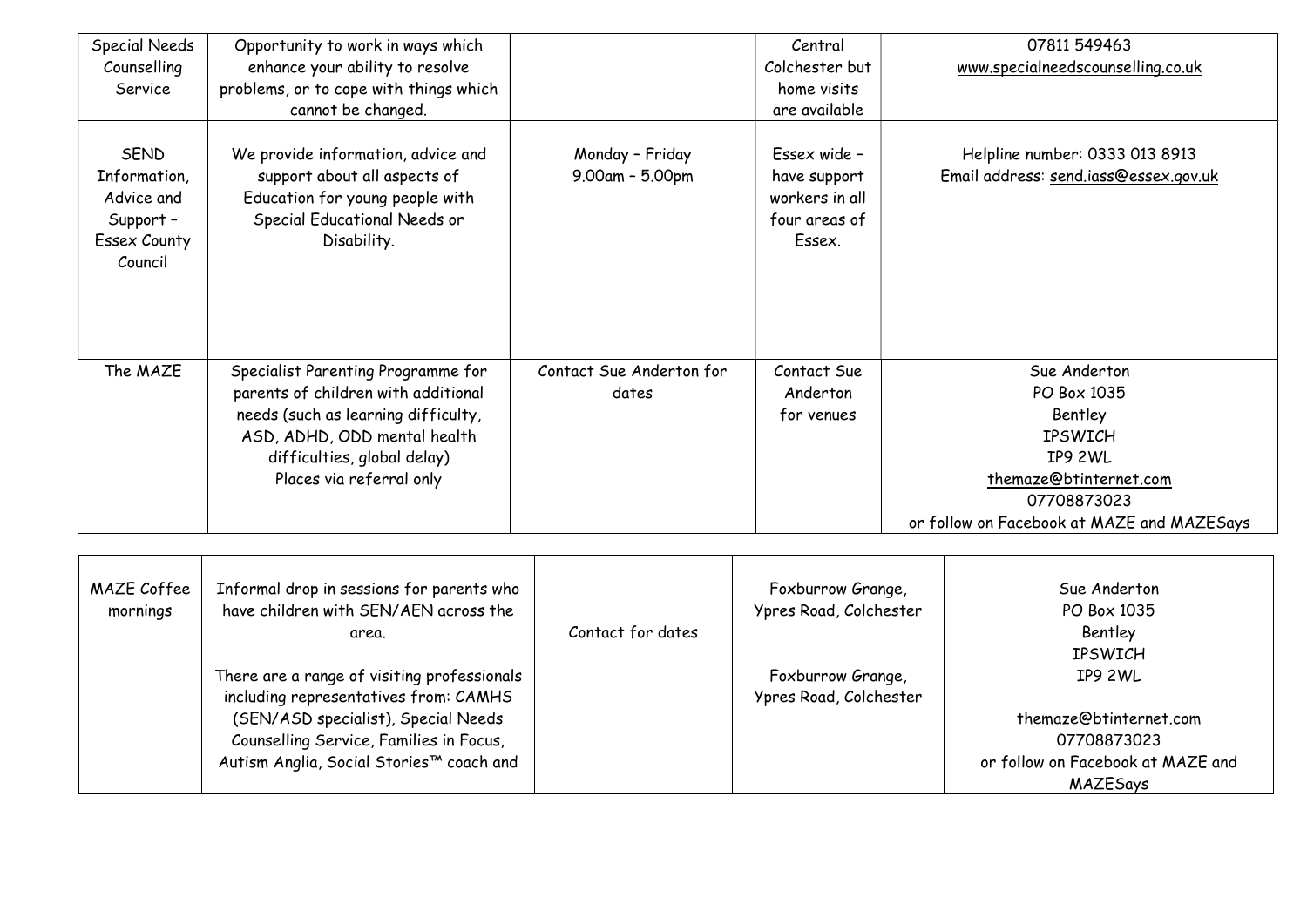|                                                             | Community Continence Nurse, Skills for<br>Care and others                                                                                                                                                                                                  |                                          |                                                           |                                                                                       |
|-------------------------------------------------------------|------------------------------------------------------------------------------------------------------------------------------------------------------------------------------------------------------------------------------------------------------------|------------------------------------------|-----------------------------------------------------------|---------------------------------------------------------------------------------------|
| Unified<br>Rainbow<br>Support                               | A group aimed at supporting Parents,<br>carers and families who have children with<br>additional needs in Dovercourt and<br>Harwich.                                                                                                                       | Contact for dates<br>Hosted by Kay Stamp | The Park Pavillion<br><b>Barrack Lane</b><br>Harwich      | Please find us on facebook - Unified<br>Rainbow Support                               |
| Shorefields<br>Coffee<br>morning                            | Coffee morning for families of children<br>with additional needs hosted by Angela<br>Garrett.                                                                                                                                                              | First Thursday<br>of the month<br>9.30am | Shorefield School, Holland<br>Road, Clacton               | Angela Garrett<br>Shorefields School                                                  |
| Special<br>Teaching and<br>Pre-School<br>Parent<br>Helpline | Helpline for parents/carers<br>of preschool and primary aged children<br>who live in North East Essex (Colchester,<br>Tendring) and are experiencing behaviour<br>difficulties as a result of their<br>child/children's special educational<br>need/needs? | Friday mornings<br>9.00am - 12noon       |                                                           | Speak to Lorraine, Sam or Tracey<br>Parent Helpline<br>NORTH EAST.pdf<br>03330 139792 |
| Fledglings                                                  | Helpline and advice as well as practical                                                                                                                                                                                                                   |                                          | Office based phone                                        | Alicia Boyer                                                                          |
|                                                             | product solutions for families with children<br>who have additional needs                                                                                                                                                                                  |                                          | helpline and email contact.<br>The charity is nationwide. | Emma Miller<br>Enquiries @fledglings.org.uk<br>01799 541 807                          |
| Families in<br>Focus                                        | Supporting parents/carers of young<br>people/children with SEND                                                                                                                                                                                            |                                          | Countywide                                                | <b>Rachel Ellis</b><br>01245 353 575<br>Rachel@familiesinfocusessex.org.uk            |
|                                                             | ICE has a range of high and low tech<br>equipment that you can borrow for<br>free from any library in Essex, including                                                                                                                                     | At all times                             | Your local library                                        | Sarah Gray / Judith Wickenden<br>Sarah.gray@essex.gov.uk                              |
| ICE-                                                        | mobile libraries. All you need to do is ask                                                                                                                                                                                                                |                                          |                                                           | Judith.wickenden@essex.gov.uk                                                         |
| <b>Inclusive</b><br>Communication<br>Essex                  | for an ICE User Card in your local library<br>and then you will have access to:                                                                                                                                                                            |                                          |                                                           | 03330132707                                                                           |
|                                                             |                                                                                                                                                                                                                                                            |                                          |                                                           | www.essexice.co.uk                                                                    |